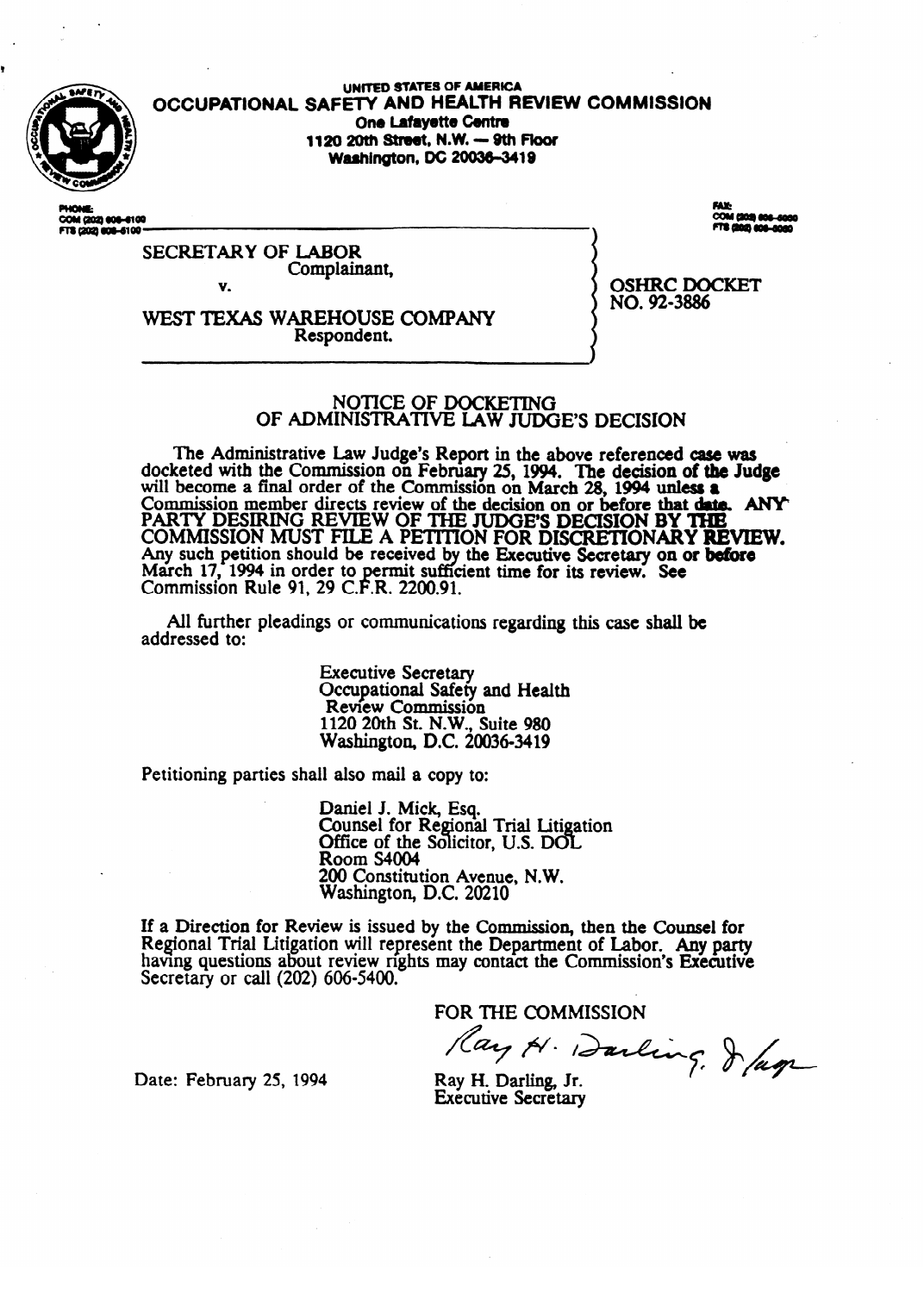## **DOCKET NO. 92-3886**

 $\mathbf{r}$ 

### NOTICE IS GIVEN TO THE FOLLOWING:

Daniel J. Mick, Esq.<br>Counsel for Regional Trial Litigation<br>Office of the Solicitor, U.S. DOL<br>Room S4004 200 Constitution Ave., N.W.<br>Washington, D.C. 20210

James E. White, Esq.<br>Regional Solicitor<br>Office of the Solicitor, U.S. DOL<br>525 Griffin Square Bldg., Suite 501<br>Griffin & Young Streets<br>Dallas, TX 75202

Don Graf, Esq.<br>McCleskey, Harriger, Brazill & Graf<br>P.O. Box 6170<br>Lubbock, TX 79493

Stanley M. Schwartz<br>Administrative Law Judge<br>Occupational Safety and Health<br>Review Commission<br>Federal Building, Room 7B11<br>1100 Commerce Street<br>Dallas, TX 75242 0791

00107406829:06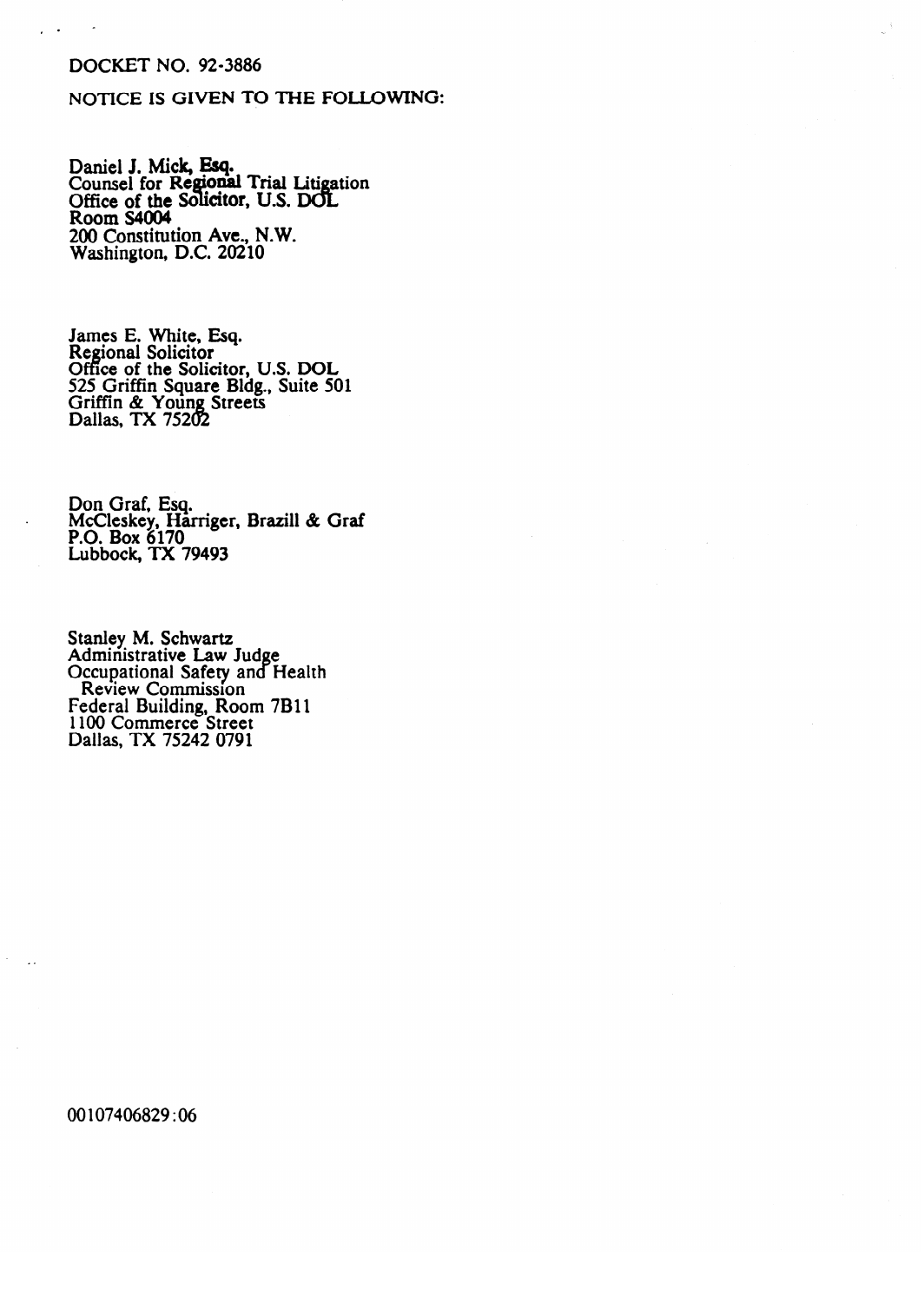

#### **UNITED STATES OF AMERICA OCCUPATIONAL SAFETY AND HEALTH REVIEW COMMISSION ROOM 7B11, FEDERAL BUILDING 1100 COMMERCE STREET ILOO COMMERCE**<br>ALL AC TEVAC 7E **DALlAS,TD(As75242~791**

a  $\ddot{\cdot}$  $\bullet$ 

:<br>.  $\ddot{\cdot}$  $\ddot{\cdot}$ 

:<br>.

 $\cdot$  .

<sup>0</sup>OSHRC DOCKET NO. 92-3886

PHONE: COM (214) 767-6271 COM **(214) 7074271 FE** (214) **767-l** 

**FAY.** COM (214) 767-0350 **COM (214) 787-(X3so Rs (214) 707d360** 

SECRETARY OF LABOR,

Complainant,

WEST TEXAS WAREHOUSE COMPANY, IN THE SERVICE COMPANY, IN THE SERVICE COMPANY, IN THE SERVICE COMPANY, IN THE S

Respondent. 0 a

**APPEARANCES:** 

**Michael H. Complete Estate Complete Lubbock, Texas**<br>
For the Respondent.<br>
For the Respondent. For the Complainant.

Don Graf, Esquire

Before: Administrative Law Judge Stanley M. Schwartz

# **DECISION AND ORDER**

This is a proceeding brought before the Occupational Safety and Health Review Commission ("the Commission") pursuant to section 10 of the Occupational Safety and Health Act of 1970, 29 U.S.C.  $\S$  651 et seq. ("the Act").

The Occupational Safety and Health Administration ("OSHA") inspected a warehouse site in Lubbock, Texas on June 11, 1992. As a result of the inspection, a serious citation with five items was issued; Respondent contested the citation, and a hearing took place on September 14, 1993.<sup>1</sup>

# **Background**

<sup>&</sup>lt;sup>1</sup>All five items allege violations of the hazardous waste operations and emergency response standard; specifically, the items allege violations of 29 C.F.R.  $\S$ § 1910.120(b)(1)(i), 1910.120(c)(5)(i), 1910.120(c)(7), **1910.120(e)(1)(i) and 1910.120(k)(2)(i), respectively.**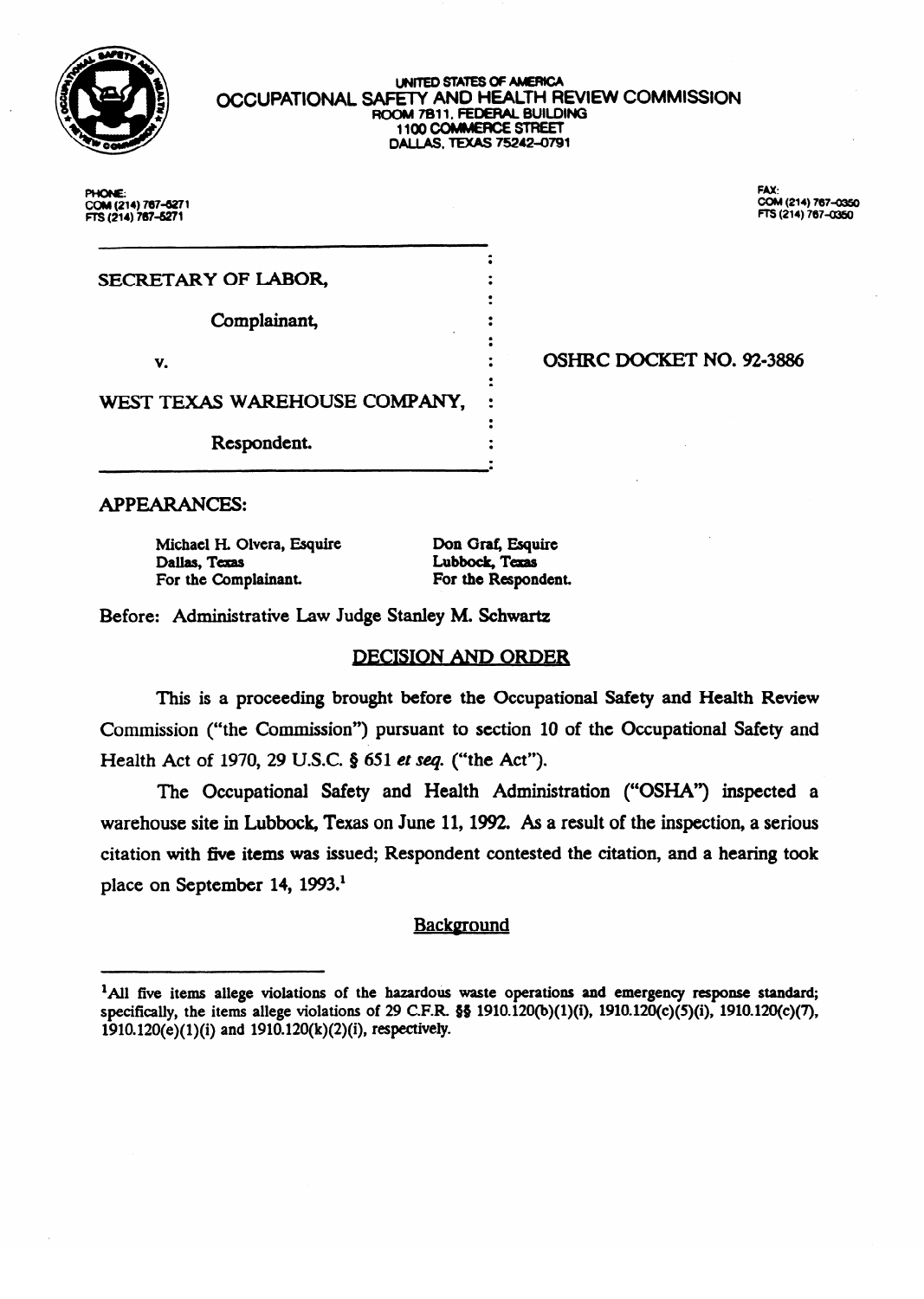Respondent owns approximately 852,000 square feet of warehouse space in a warehouse district in Lubbock, Texas; the company uses about a fourth of the space for its own warehousing operation and leases the rest. In the early morning of June 9, 1992, some batteries stored in a section of one of the leased warehouses ignited; the warehouse consisted of **several** separate sections, each with its own individual door, and only Lack Transfer & Storage ("Lack"), the lessee, had a key to the section where the fire occurred. The City Fire Department responded to the fire and gained access to the building after Carlos Flores, a Lack employee, arrived; Raymond Marmolejo, one of Respondent's supervisors, had arrived earlier. (Tr. 17-21; 38-39; 55-59; 88-89; 92-93; 107-09; 112-13).

The warehouse sprinkler system had controlled the fire, and after ventilating the building firemen in protective gear went in. There were a number of pallets with batteries in cardboard boxes on them, eight to ten of which had been involved in the fire; these pallets were separate from the rest and had hazardous waste labels on them, 85 did **most of**  the boxes stored in the space. The Fire Department and Flores removed the pallets which had been involved in the fire and placed them in a dirt lane outside the warehouse; they were removed with a forklift belonging to Respondent with the permission of Rusty Vernon, a manager with the company. Also present by this time were representatives of the Fire Marshal's office and the Texas Water Commission ("TWC").<sup>2</sup> These representatives as well as Fire Department officials were present throughout the day, and Respondent posted a guard at the warehouse that evening in case a fire recurred.<sup>3</sup> (Tr. 21-30; 33-37; 42-50; 73-74; 103-04; c-1-2.

TWC and the Fire Department were concerned that it might rain and that the batteries could reignite if left outside, and on June 10, since Lack was unwilling to do anything about the situation, representatives of those agencies talked to Vernon about

**<sup>%</sup>WCs concern was the** proper **storage of the batteries and the disposal of the runoff water from the sprinkler**  system. (Tr. 51-54; 59-60).

<sup>&</sup>lt;sup>3</sup>The guard remained posted on a twenty-four-hour basis for over a week until the Environmental Protection Agency took over and began cleaning up the site, and a small fire did, in fact, recur inside the warehouse on **June 15. (Tr. 52-53; 97; 103-05).**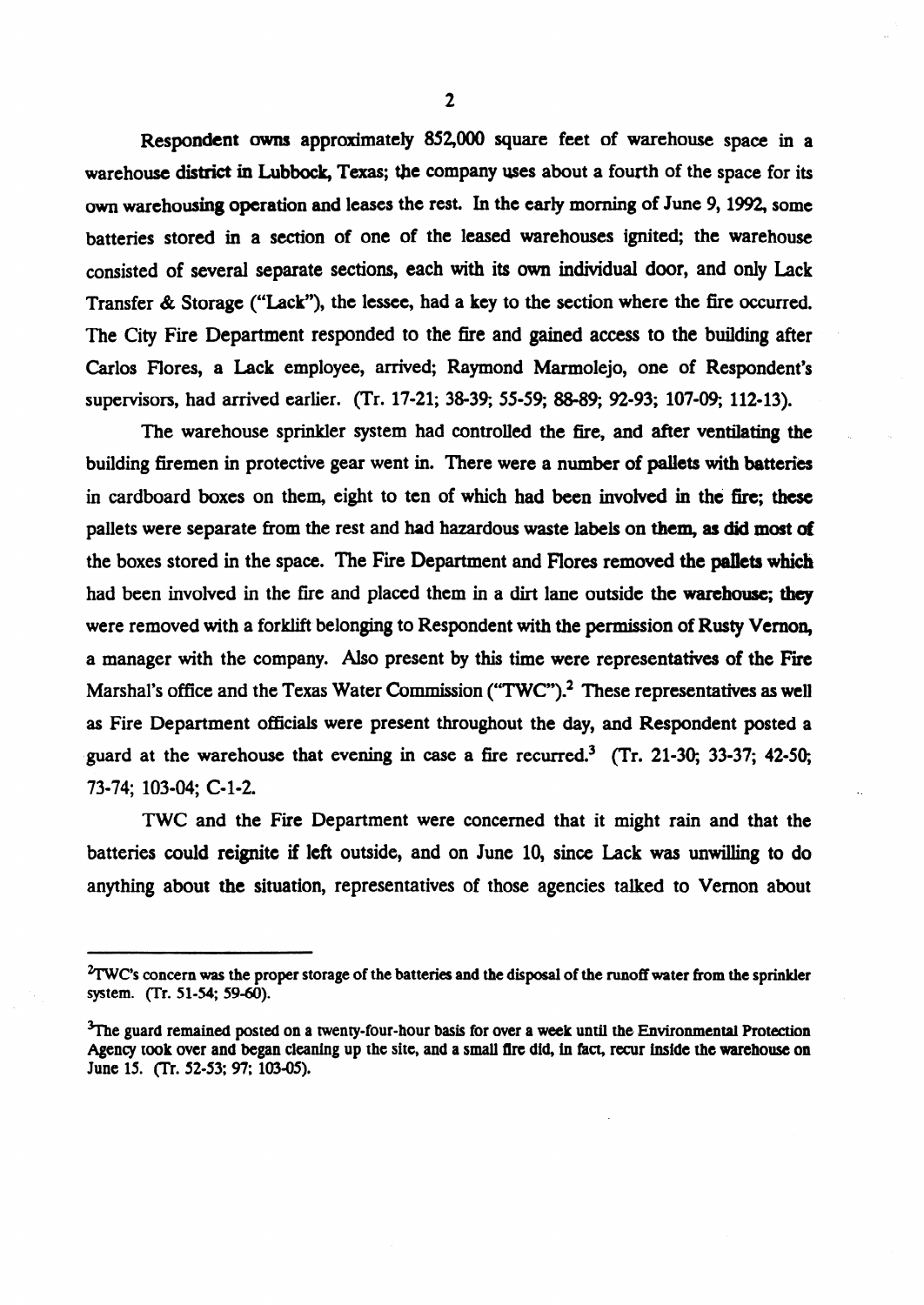moving the pallets back into the warehouse. Vernon had Marmolejo and several other **employees,** m the **presence** of a Fire Department official, attempt to put the batteries back inside; on the advice **of** the Fire Department, the employees wore gloves and rubber boots. Two or three intact pallets were replaced with a forklift without incident; however, some of the boxes had come apart, and as the employees were putting those batteries into metal barrels with shovels the batteries began smoking and the Fire Department official told the employees to stop. The pallets which had been replaced were removed again, and all the affected batteries were left outside covered with plastic purchased by Respondent. Respondent also paid to have the runoff water resulting from the sprinkler system cleaned up; a company named Bergstein Oil performed this work. (Tr. 52-56; 59-87; 90-91; 94-111;  $\mathbf{u}$ ,  $\mathbf{v}$ ,  $\mathbf{v}$ ,  $\mathbf{v}$ ,  $\mathbf{v}$ ,  $\mathbf{v}$ ,  $\mathbf{v}$ ,  $\mathbf{v}$ ,  $\mathbf{v}$ ,  $\mathbf{v}$ ,  $\mathbf{v}$ ,  $\mathbf{v}$ ,  $\mathbf{v}$ ,  $\mathbf{v}$ ,  $\mathbf{v}$ ,  $\mathbf{v}$ ,  $\mathbf{v}$ ,  $\mathbf{v}$ ,  $\mathbf{v}$ ,  $\mathbf{v}$ ,  $\mathbf{v}$ ,  $\mathbf{v}$ ,

 $\frac{1}{6}$ an inspection pursuant to a referral from a public employee. The CO spoke to TWC and Fire Department officials who were present, as well as Vernon and the other employees of Respondent who were at the site. The citation issued to Respondent as a result of the inspection, noted above, was based on the CO's determination that the employees involved in the June 10 cleanup effort had been exposed to hazardous chemicals and that the company did not comply with the requirements of 1910.120; specifically, the citation alleges that the company did not have a written program to provide for emergency response for hazardous waste operations, that appropriate personal protective equipment was not used, that employees were not informed of the risks involved and did not receive appropriate training, and that no decontamination procedure was developed or implemented. (Tr.  $t$ 117-42).

# Decision

The company's position is that the citation should be vacated because it is not in the business of handling hazardous waste and that it was merely responding to the instructions of public officials in an emergency situation. The Secretary, on the other hand, contends that the citation should be affirmed notwithstanding the foregoing because employees were